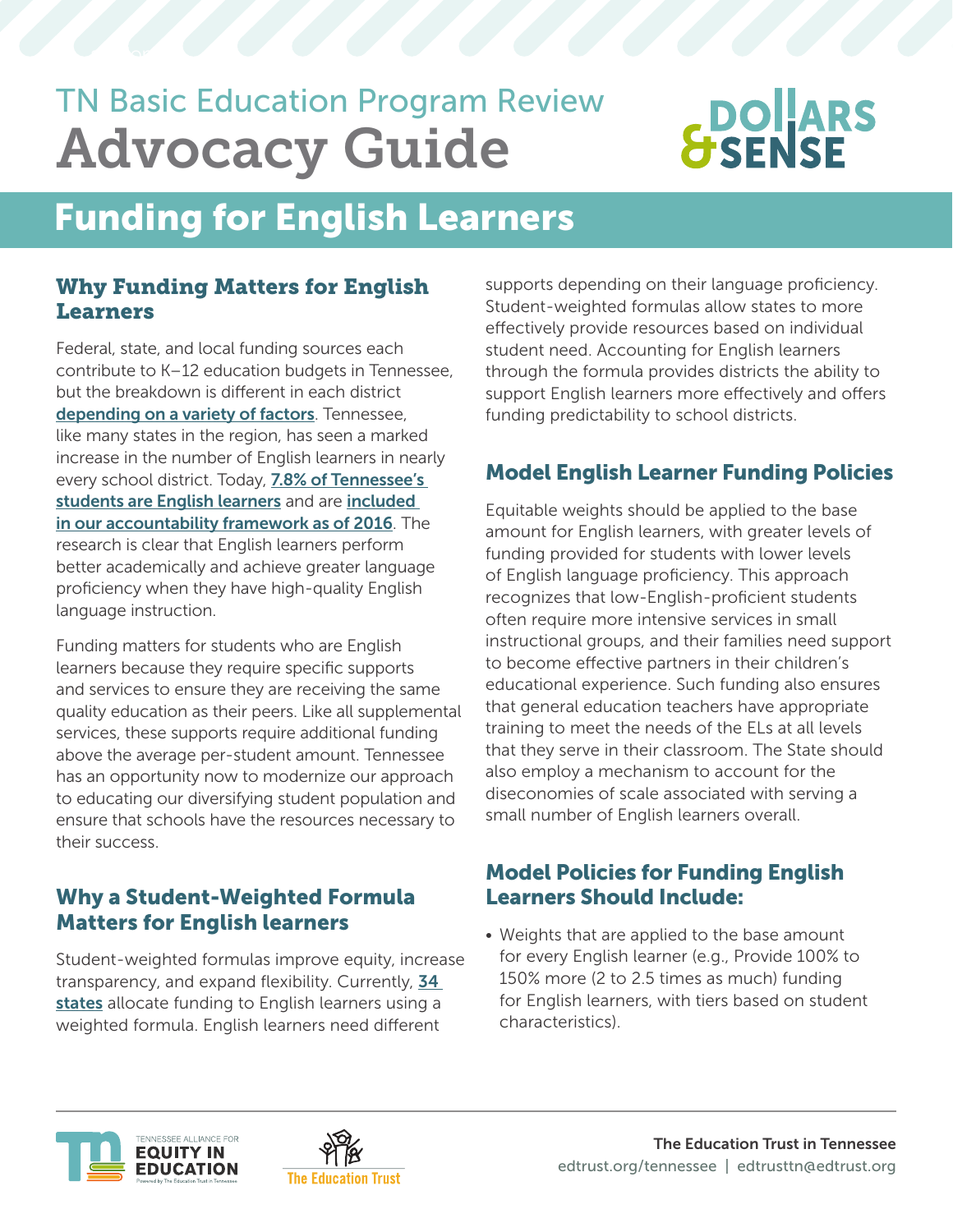- Assign students to tiers based on their level of English language proficiency, with more funding for students at lower proficiency levels, or other characteristics such as:
	- Grade-level or tier of entry
	- Newcomers with limited or interrupted formal education
	- The prevalence of their native language in the district
	- The number of English learner students in a district, setting a minimum English learner allotment for districts with fewer students in order to provide a minimum level of service

#### Model Funding Practices in Other States

Maine: *See Me. Rev. Stat. Ann. tit. 20-A, § 15675(1)* Maine provides increased funding for English learners by applying a multiplier to the base perpupil amount. The precise multiplier used varies depending on the number of students in the district not proficient in English.

Massachusetts: *See 2021–2022 Final Budget Chapter 24 Mass. Gen. Laws Ann. Ch. 70, § 3*  Massachusetts provides increased funding for English learners based on grade bands. EL students in grades P–5 receive \$2,399, 6–8 receive \$2,521, and high school students receive \$2,164.

New Mexico: *See N.M. Stat. Ann. § 22-8-22* New Mexico provides increased funding for English learners by applying a multiplier of 1.5 to the base per-pupil amount for these students and through a program-specific allocation.

North Dakota: *See N.D. Cent. Code Ann. § 15.1-27- 03.1* North Dakota provides increased funding for English learners by applying a multiplier to the base per-pupil amount for these students, depending on the student's level of English proficiency. For the least English-proficient students, a multiplier of 1.4 is applied to the base amount; for students in the second-least proficient category, a multiplier of 1.28 is applied; and for students in the third-least proficient category, a multiplier of 1.07 is applied, though students in this category may not receive supplemental funding for more than three years.

Ohio: *See Ohio Rev. Code Ann. § 3317.016* Ohio provides increased funding for English learners in the form of a dollar allocation for each EL that varies depending on the student's educational history. English learners are divided into three categories for the purposes of this supplemental allocation. Students who have been enrolled in United States schools for no more than 180 days and have not previously been excused from testing in English Language Arts (ELA) generate a .2104 multiplier in supplemental funding. Students who have been enrolled in United States schools for over 180 days and score at least proficient on Ohio's ELA standardized test generate a .1577 multiplier in supplemental funding. Students who score at least proficient for two consecutive years on Ohio's ELA standardized test generate a .1053 multiplier in supplemental funding.

#### Here are the English learner funding policies in all 50 states.